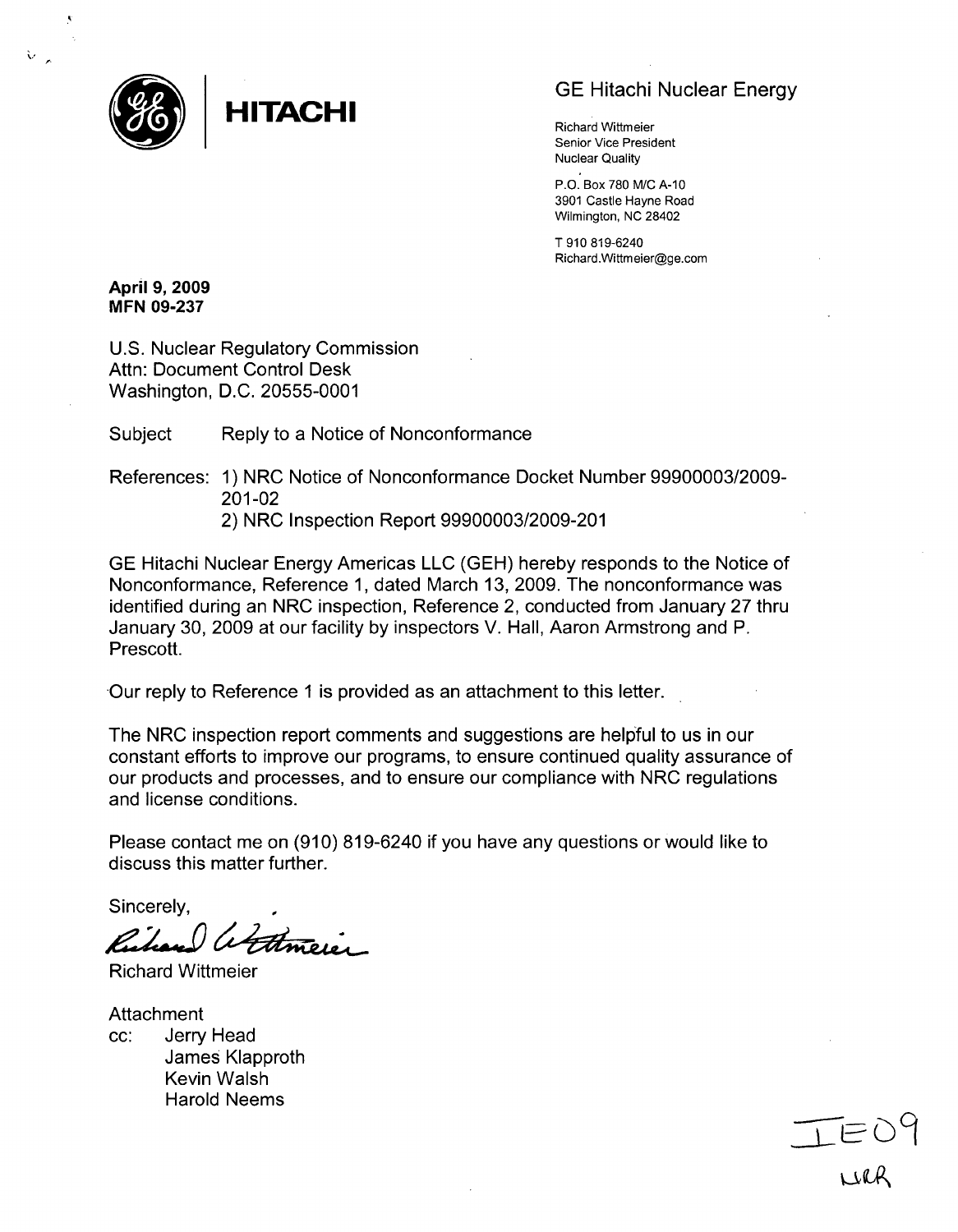U.S. NRC Document Control Desk April 9, 2009 Page 2 of 6

 $\mathbf{L}^{\prime}$ 

## Attachment Reply to NRC Notice of Nonconformance Docket Number **99900003** Inspection Report No. **99900003/2009-201**

This Attachment sets forth the reply of GE Hitachi Nuclear Energy Americas LLC (GEH) to the NRC's Notice of Nonconformance dated March 13, 2009 relative to NRC Inspection Report 99900003/2009-201 ("the Inspection Report"), Docket Number 99900003/2009-201-02 ("the Nonconformance").

#### The Nonconformance

The Notice of Nonconformance provides the following description of the Nonconformance:

"Criterion V, "Instructions, Procedures, and Drawings," of Appendix B to 10 CFR Part 50, states in that "activities affecting quality shall be prescribed by documented instructions, procedures, or drawings, of a type appropriate to the circumstances and shall be accomplished in accordance with these instructions, procedures, or drawings. Instructions, procedures, or drawings shall include appropriate quantitative or qualitative acceptance criteria for determining that important activities have been satisfactorily accomplished."

"Chapter 5, "Instructions, Procedures, and Drawings," of GEH Quality Assurance Program Description NEDO-11-209-04A, Revision 8, dated March 31, 1989, states in part that, "activities affecting quality, including methods of complying with 10CFR50, Appendix B, are delineated, accomplished, and controlled by such documents as policies, procedures, operating instructions, design specifications, shop drawings, planning sheets, test and inspection procedures, and standing instructions."

"Contrary to the above, as of January 30, 2009:

GEH failed to adequately document the engineering justification used to dedicate commercial-grade items. Two examples of inadequate documentation were:

1. GEH's dedication specifications and associated documents failed to provide an adequate link to original environmental and seismic qualifications.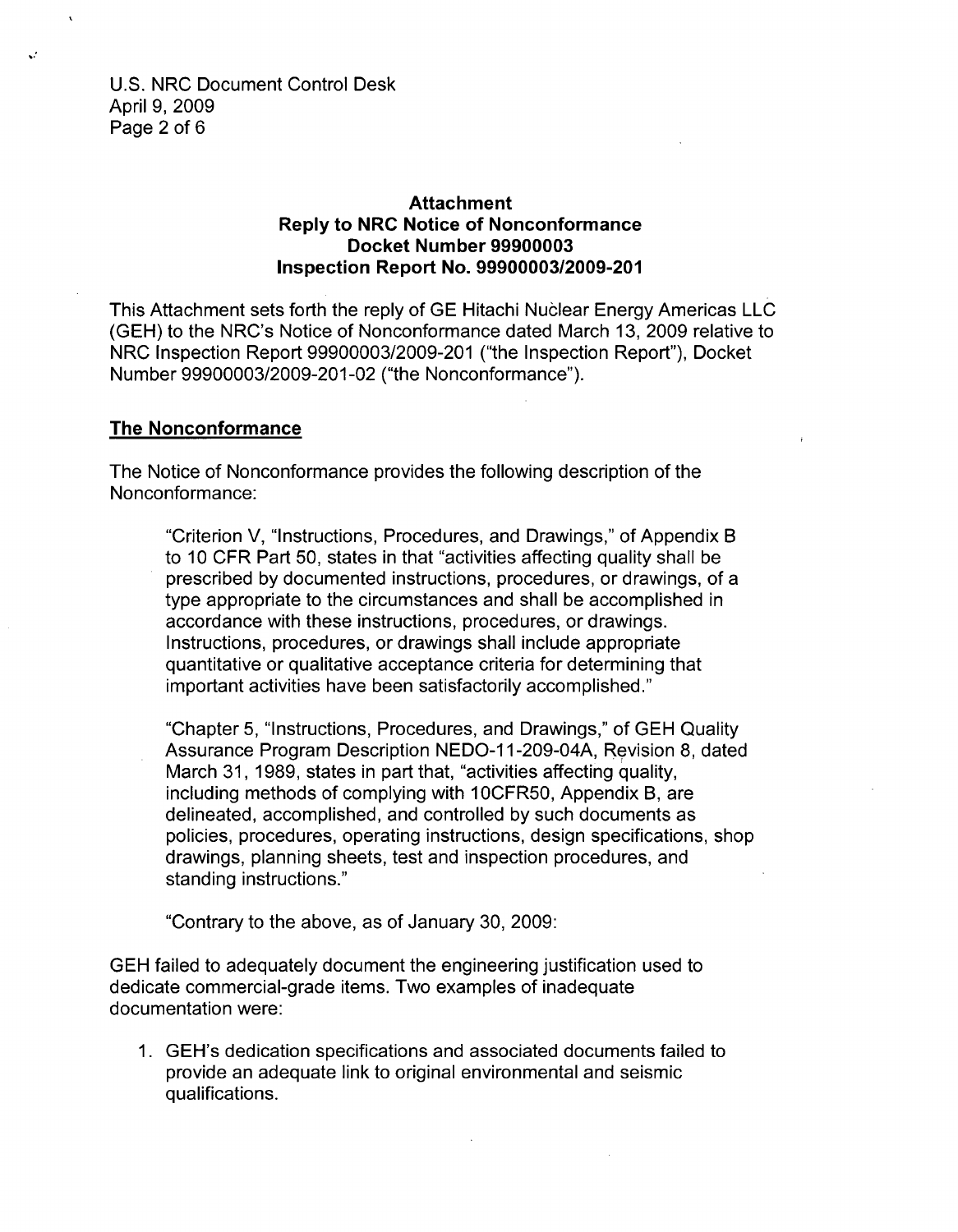## U.S. NRC Document Control Desk April 9, 2009 Page 3 of **6**

2. GEH failed to adequately document its process for taking credit for Underwriters Laboratory (UL) certifications to verify material as part of the dedication process."

"This issue has been identified as Nonconformance 9900003/2009-201-02."

## GEH's Response to the Notice of Nonconformance

**GEH** is not contesting the Nonconformance per the NRC statement that "GEH failed to adequately document the engineering justification used to dedicate commercialgrade items." While GEH engineering expertise has provided adequate engineering justification for commercial grade dedication, the documentation for such items needs to be improved to provide additional clarity.

GEH has taken corrective steps to immediately address the issues identified in the Inspection Report where they may affect product quality, and has established a clear path forward to provide adequate documentation for commercial grade dedication engineering justification.

#### **I.** Reason for Nonconformance

The overall root cause for this nonconformance is procedural adequacy. Specifically, lack of adequate documentation in the dedication process is associated with procedures not providing sufficient guidance on documentation requirements. The following discusses the specific examples referenced in the NRC report.

A. Qualification Linkage:

1. GEH Engineering Operating Procedure ("EOP") EOP 65-2.20, " Customer PO Technical Evaluation and Dedication of Commercial Grade Items", provides procedural guidance on the creation of Dedication Specifications. GEH procedure EOP 65-2.20 also provides direction on the selection and verification of critical characteristics. Engineering Service Instruction ("ESI") 20-9.00, "Dedication Specification Generation" provides instructions for the generation of Dedication Specifications. The Technical Evaluation Worksheet (TEW) was implemented effective August 5, 2008 (Reference EOP 65-2.20, Revision 18) and these work sheets provide documentation of the technical evaluation performed in preparing the specification for commercial grade dedication.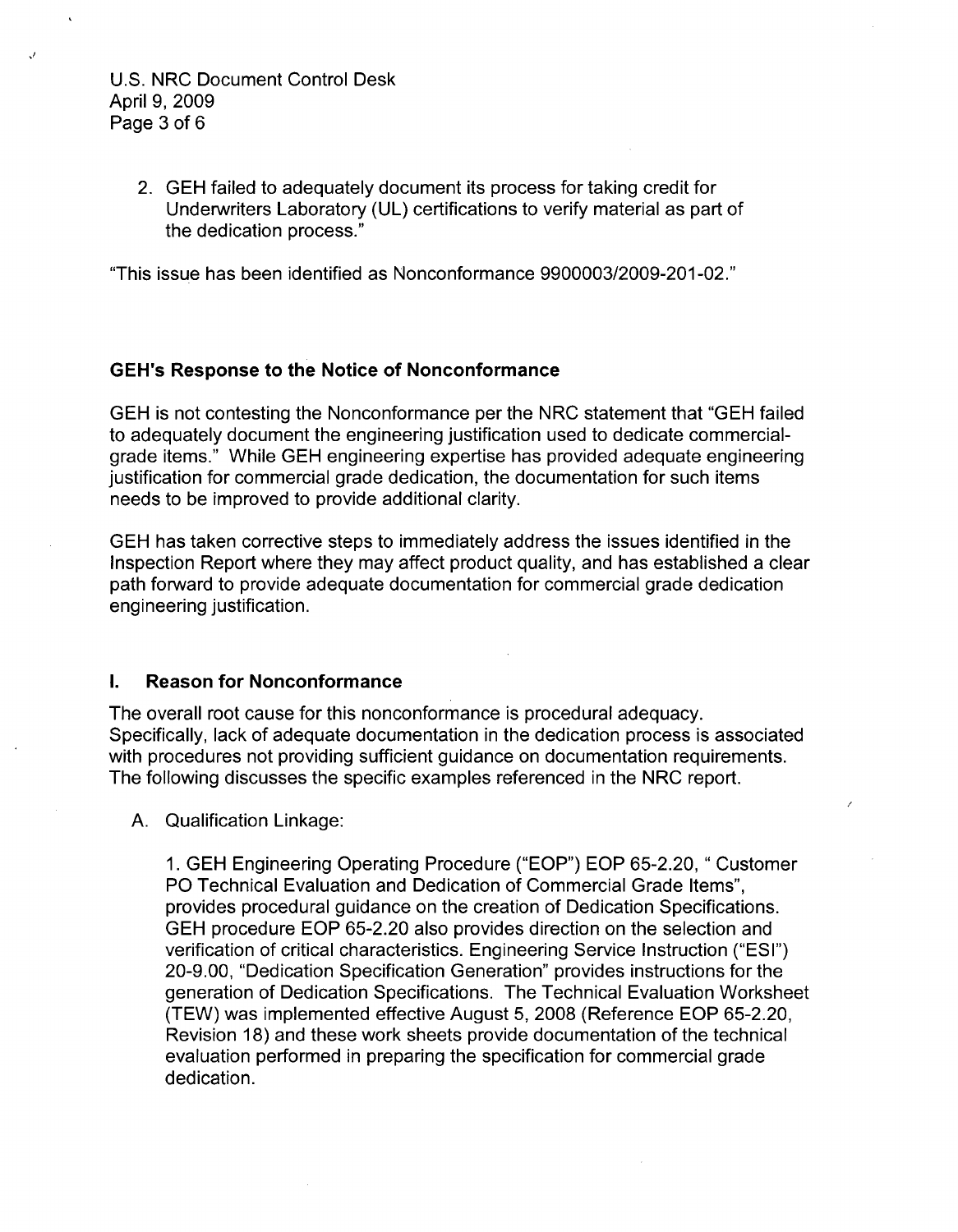U.S. NRC Document Control Desk April 9, 2009 Page 4 of 6

 $\mathbf{v}^t$ 

2. Although the introduction of the Technical Evaluation Work Sheets improved the documentation of the technical evaluation, GEH has determined that the Technical Evaluation Work Sheets did not provide sufficient guidance on documenting Seismic and Environmental Qualification ("EQ") linkages to original plant equipment, parts and components. As such, additional preventive actions and improvements have been defined, as detailed in Sections II and **III** below.

#### B. UL Certification

1. EOP 65-2.20 and ESI 20-9.00 have historically not provided guidance on the use and acceptance of critical characteristics based on National Code Standards such as UL.

2. As a result of an internal audit GEH issued internal Corrective Action Request ("CAR") 46966 in November of 2008. This CAR identified, "Use and acceptance of UL verified critical characteristics in the GEH dedication program is not documented in EOP 65-2.20 or ESI 20-9.00."

3. The corrective actions for CAR 46966 were underway but not fully implemented at the time of the NRC inspection. These actions include updating EOP 65-2.20 and ESI 20-9.00 to provide more detail on the use of National Codes and Industry Standards, such as UL, as part of the dedication acceptance process.

4. Since the NRC inspection, an additional corrective action is planned to provide additional guidance in the TEW. The TEW will require justification of use of National Codes and Industry Standards, such as UL, if selected as a method to verify a Critical Characteristic, as identified in Section III.B.2.

### **II.** Corrective Steps Taken and the Results Achieved

**A.** On February 2, **2009** the day after the NRC Exit Meeting, an internal meeting was held with all affected engineering personnel responsible for preparing dedication specifications and the concerns raised by the NRC inspection were reviewed. The primary purpose of the meeting was to communicate the NRC concerns. It was stated that a detailed plan would be developed to address these concerns, and that in the interim, engineers were directed to provide additional focus on providing adequate documentation supporting the technical evaluation and qualification linkage.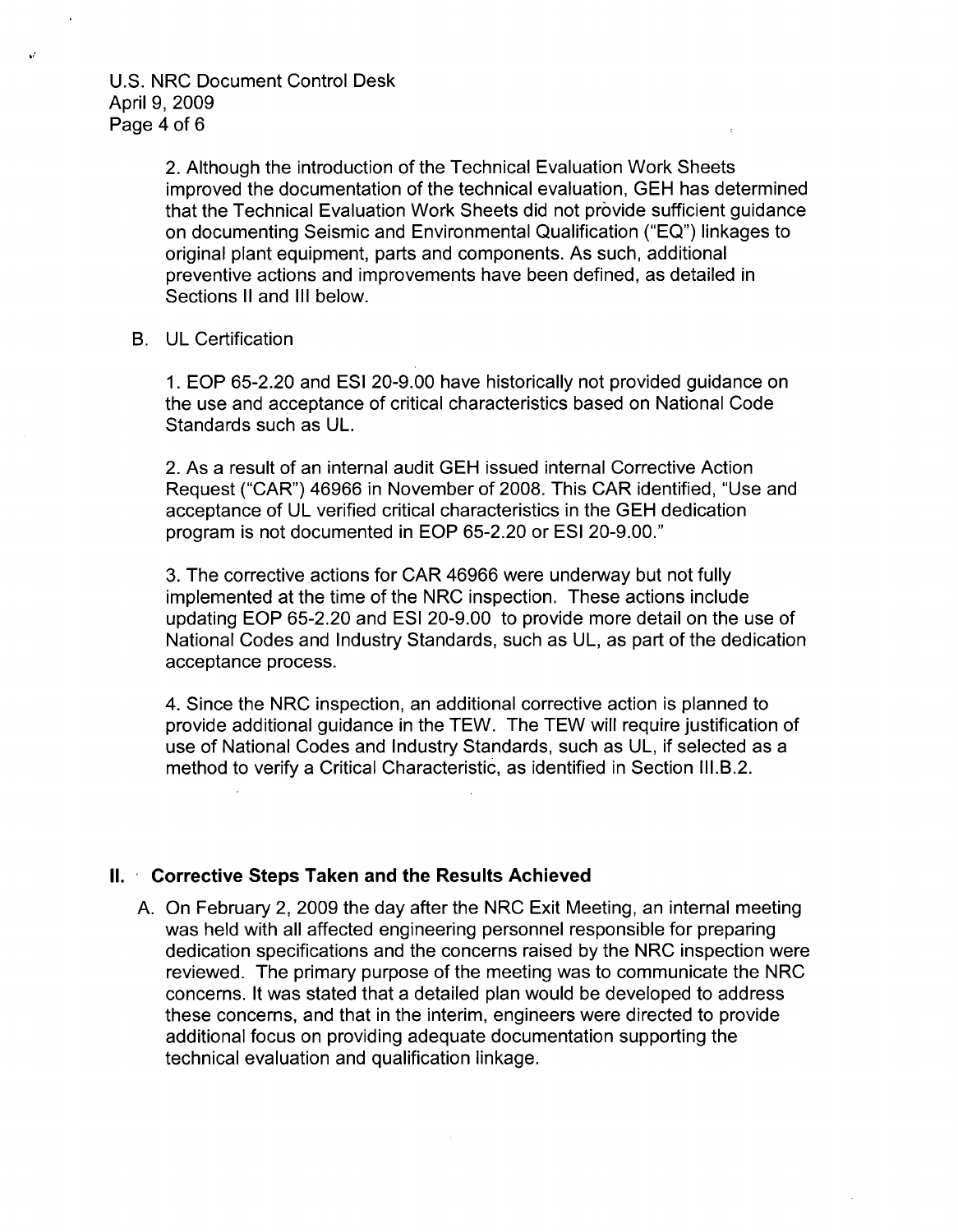## U.S. NRC Document Control Desk April 9, 2009 Page 5 of **6**

- B. On February 5, 2009 CAR 47489 was issued as a result of the NRC inspection based on the discussions during the NRC Exit Meeting. The CAR was later revised once the NRC Report (NO. 99900003/2009-201) was received.
- C. On February 17 and February 19, 2009 a formal root cause analysis was performed by a cross-functional GEH team. The root cause analysis report is attached to CAR 47489.
- D. On March 7, 2009, CAR 47489 response (including the associated root cause analysis) was completed and the evaluation of the effect of this condition was completed based on reviewing dedication specifications of prior parts shipped, and also dedication specifications in process for the purpose of determining if there was a concern with the product quality. The conclusion of the effects of this condition was that there is no effect on product quality because linkage to the qualification test was confirmed by reviewing the engineering documentation. Therefore, the technical basis for selecting the critical characteristics, acceptance criteria, test frequency and test method identified in the dedication specification as well as linkage to qualification is not a concern.
- E. Additional steps were taken to validate the conclusion of the CAR effects and extents after the NRC report was received. On March 24 through March 26, 2009, commercial grade dedicated shipments were held and documentation reviewed to provide additional assurance that linkage to the qualification test existed. All product was accepted and released for shipment.
- F. On March 30, 2009 the NRC report was reviewed with all affected engineering personnel and the upcoming corrective and preventative actions identified on CAR 47489 were reviewed; reference Preventive Action #1 of CAR 47489.

## **Ill.** Corrective Steps that will be taken to Avoid Further Non conformances

**A.** The following corrective actions were identified as a result of the root cause analysis.

1. EOP 65-2.20 and ESI 20-9.00 are being revised to provide more guidance on the use of National Codes and Industry Standards, such as UL, as part of the dedication acceptance process. Reference CAR 46966.

2. ESI 20-9.00 is being revised to include a detailed explanation of sampling